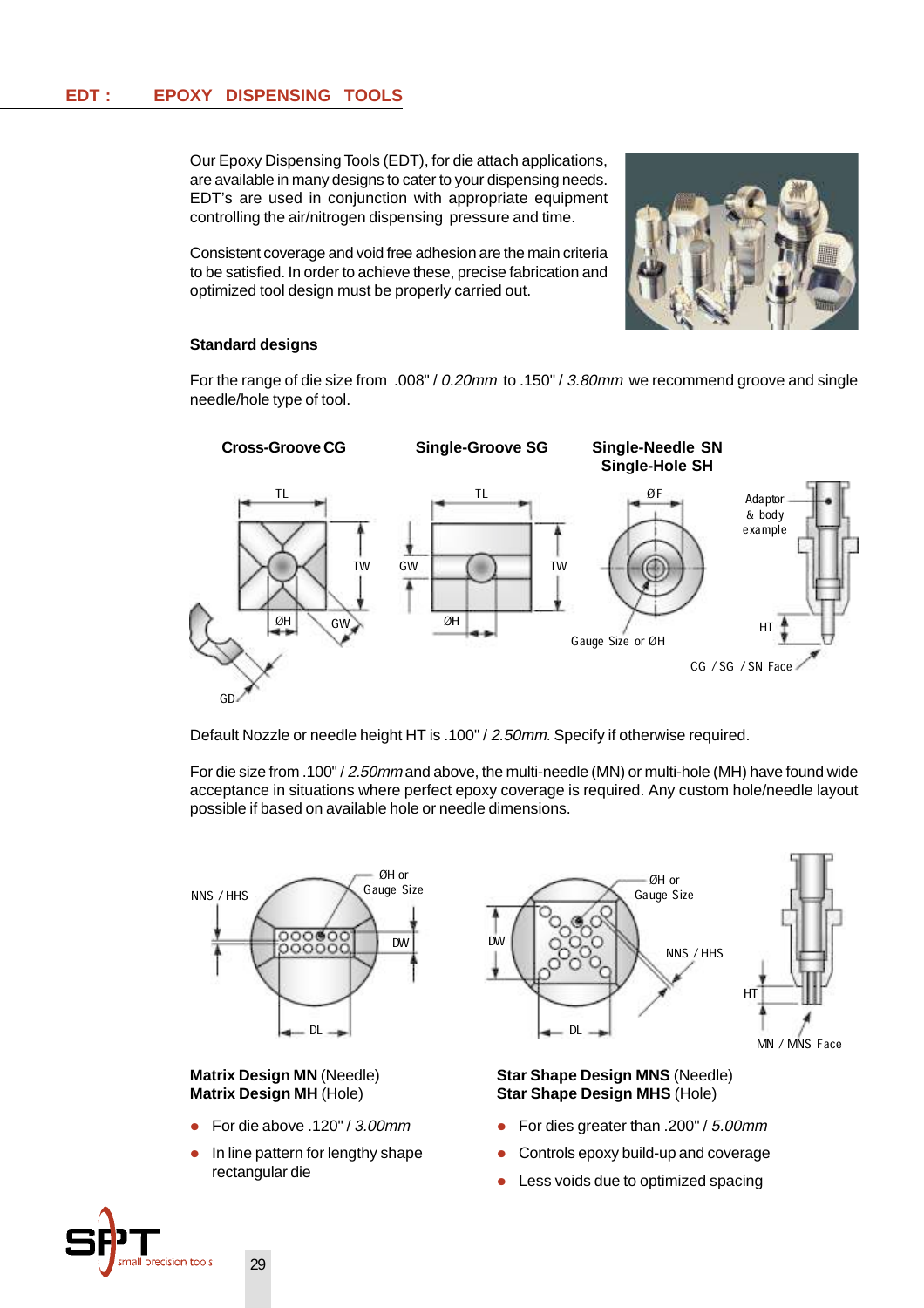# **STANDARD ADAPTOR HEADS ( EDT-AH ) AND BODY STYLES (EDT-MXX)**



**Note:** DD is the Die Diagonal and corresponds to the maximum size compatible with a specific body type. For larger die, please consult technical support personnel at our nearest office for a suitable type.